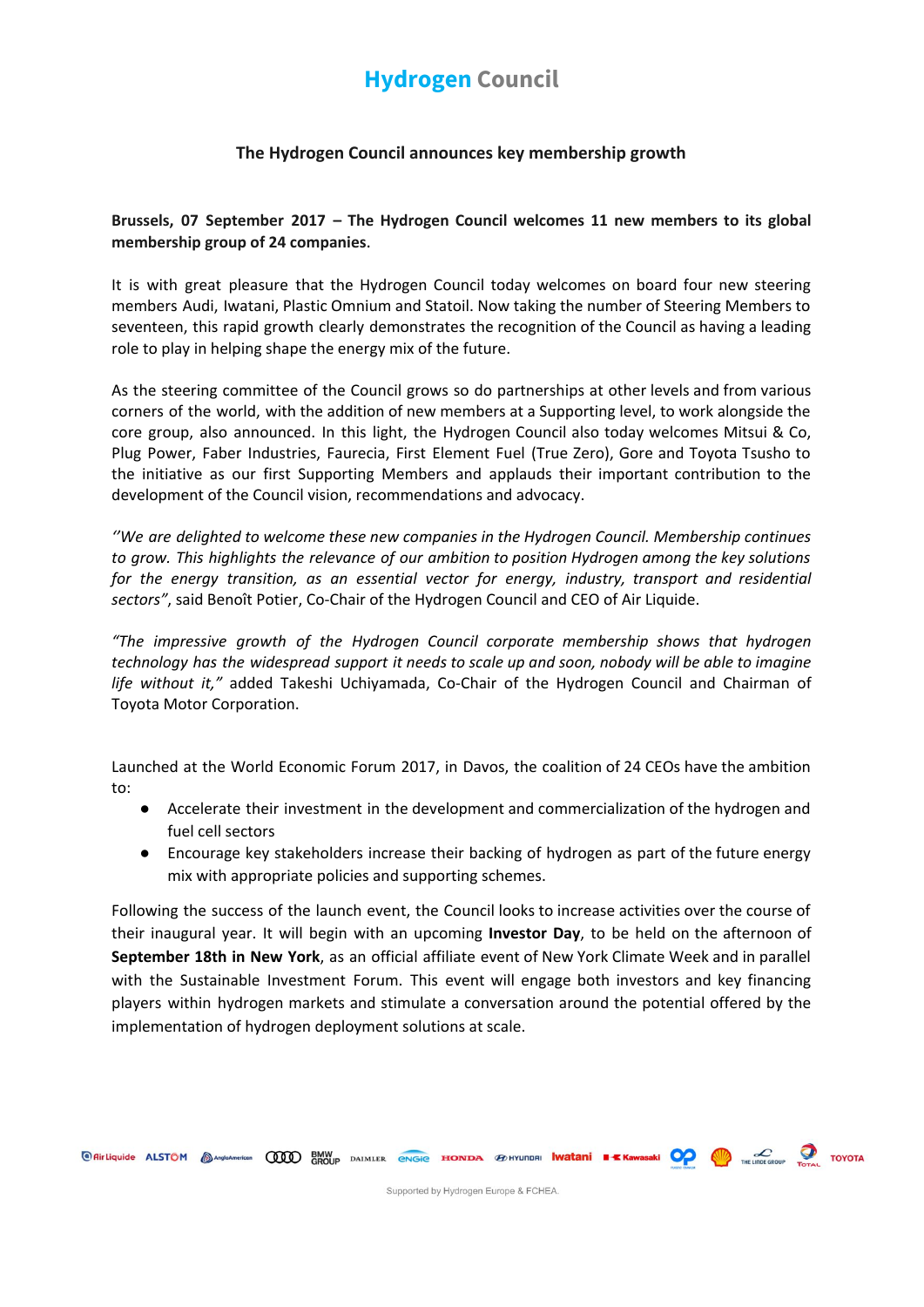# **Hydrogen Council**

### **About the Hydrogen Council:**

In the first global initiative of its kind, the Hydrogen Council is determined to position hydrogen among the key solutions of the energy transition. Hydrogen is a versatile energy carrier with favourable characteristics since it does not release any  $CO<sub>2</sub>$  at the point of use as a clean fuel or energy source, and can play an important role in the transition to a clean, low-carbon, energy system. Hydrogen technologies and products have significantly progressed over past years and are now being introduced to the market. The Council will work with, and provide recommendations to, a number of key stakeholders such as policy makers, business and hydrogen players, international agencies and civil society to achieve these goals.

The Hydrogen Council's member companies – **who collectively represent total revenues of over** € **1.3 trillion and more than 2.06 million employees around the world** - include: Air Liquide, 1 Alstom, Anglo American, Audi, BMW GROUP, Daimler, ENGIE, Faber Industries, Faurecia, First Element Fual (True Zero), Gore, Honda, Hyundai Motor, Iwatani, Kawasaki, Mitsui & Co, Plastic Omnium, Plug Power, Royal Dutch Shell, Statoil, The Linde Group, Total, Toyota and Toyota Tsusho.

### **CONTACTS Air Liquide**

## **Corporate Communications** Caroline Brugier +33 (0)1 40 62 50 59

Aurélie Wayser-Langevin +33 (0)1 40 62 56 19

### **Investor Relations**

Paris - France +33 (0)1 40 62 50 87 Philadelphia - USA +1 610 263 8277

### **About our new members:**

#### **Steering members**

**Audi:** Dramatic, highly efficient and clean: Audi is taking a unique approach typical of the brand when it comes to fuel cell technology. Here again the energy chain is based on sustainably generated electricity.

**Iwatani:** Iwatani Corporation is a global company with offices in 16 countries across the world. Having energy business and industrial gases and machinery business as core businesses, we hold a share of 100% of the Japanese liquid hydrogen market. In preparation for the dissemination of fuel cell vehicles that do not emit  $CO<sub>2</sub>$  when running, we constructed hydrogen stations at 22 locations by fiscal 2016.

**Interference ALSTOM** AngloAmerican **CCCO** BMW DAIMLER CNGIC **HONDA EXHYUNDEII** IWALLANI **EXAWASANI OP** THE LINDE GROUP TOYOTA

<sup>1</sup> *Company figures from financial years 2015 and 2016*